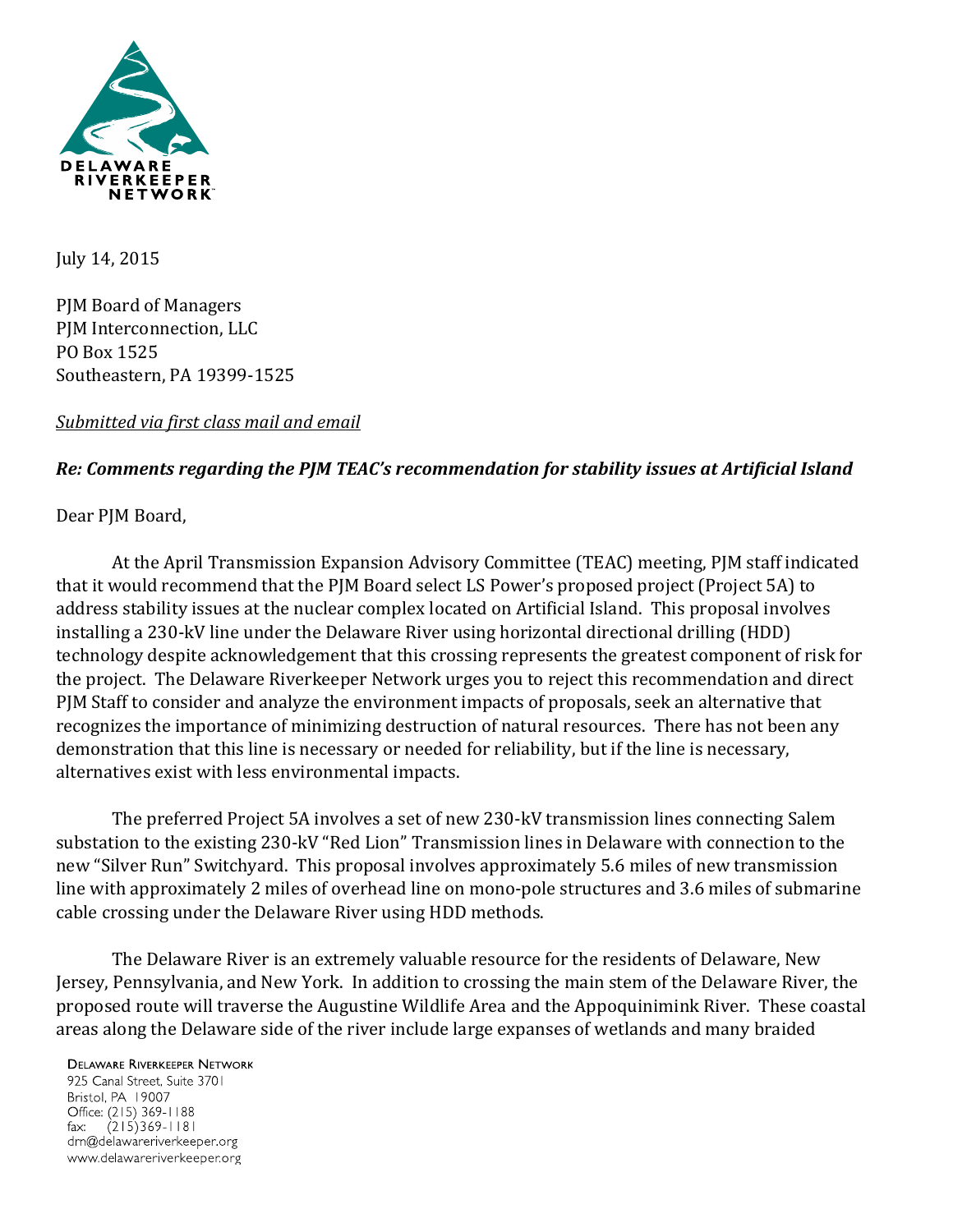stream channels. This area is part of the largest preserved coastal marshland on the east coast, and the Delaware Bay Wetlands are an internationally recognized Wetland of Importance by the Ramsar Convention, an intergovernemental treaty signed in 1971 for the purpose of conserving wetlands.

The Delaware River frontage forms the core of the Augustine Creek freshwater marsh complex, a wildlife area that was established for the purpose of wildlife and habitat conservation and to provide wildlife-associated recreation opportunities. This complex of protected lands provides important refuge for birds and wildlife in the face of sea level rise and increasing development in New Castle County, Delaware. Freshwater wetlands and forestlands contain a diversity of waterfowl, shorebirds, songbirds, birds of prey, deer, otter, and other small game. Additionally, the tidal marsh associated with the Appoquinimink River are highly valued as spawning and nursery areas for fish and aquatic species.

Several state endangered Bald Eagles breed in these areas, and the extensive tidal wetlands support state-endangered Northern Harriers. Salt marsh dependent bird species found in this area include Seaside Sparrows, Willets, Osprey, Virginia Rails, and over 3000 Marsh Wren. Effective protection of these wetlands is critical since the primary production of salt marshes is intrinsically linked to the production of marine animals and fish species. Furthermore, species such as the federally endangered Atlantic Sturgeon – of which there are less than 300 spawning adults each year of the River's genetically unique population – can ill afford additional harm to their population, spawning capabilities or juvenile survival. And lastly, these wetlands improve and protect water quality through filtration and storage of agricultural runoff from surrounding farms.

Although crossing the Delaware River and the associate wetland areas through HDD is intended to be less intrusive, there is still the potential for environmental damage due to unexpected releases of drilling mud and borehole cave-ins still exists.<sup>1</sup> If fractures in the drilling substrate are encountered, there is the potential for pressurized drilling fluids to leak out of the borehole and potentially reach the riverbed.<sup>2</sup> There is also the potential for pollution to enter surface water as the result of grading, drilling excavations, equipment washing, or other construction related activities during directional boring. Furthermore, HDD also requires large areas to be cleared for mud pits, pipe assembly areas, and staging areas, and therefore, has a significant disturbance footprint.

Cost is clearly an important factor but it should not be, as in this case, the only deciding factor. Environmental impacts are critical to the decision making process. If PJM decides to continue to pursue this Project option 5A, we will request federal agencies, as part of the permitting process, to prepare a full Environmental Impact Statement due to the potential for significant impact to the environment and to require full mitigation for any wetlands impacts. In addition to potential time delays, any environmental impacts will raise the cost of the project through the need for mitigation projects.

 $\overline{a}$ 

<sup>1</sup> Canadian Association of Petroleum Producers, Canadian Energy Pipeline Association, and Canadian Gas Association, *Pipeline Associated Water Crossings*, 1-4 (2005).